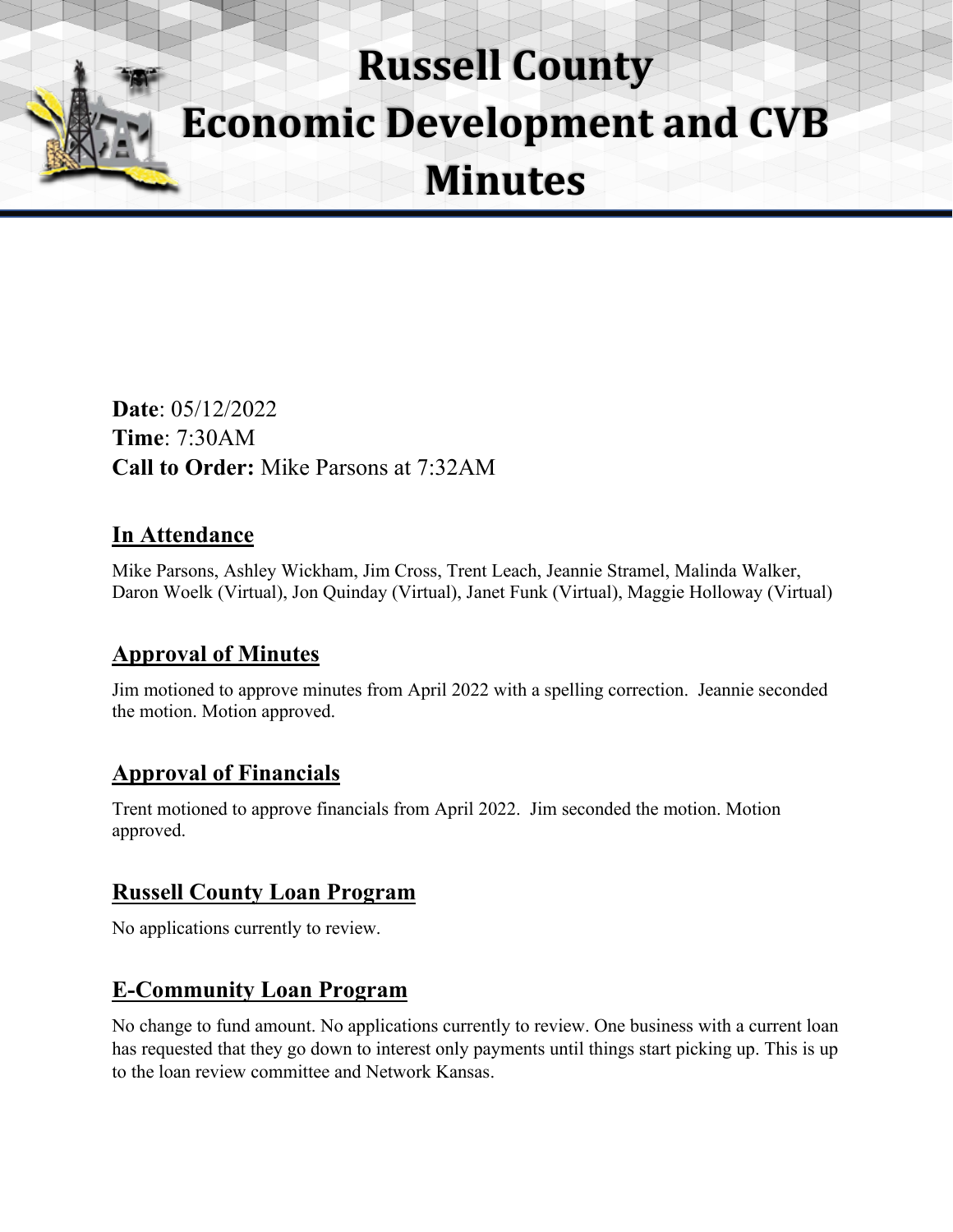## **Economic Development Update**

- **13 Ways Task Force Book Club** Task Force formed out of the Russell 13 Ways Book Club. Task force hosted a two-list exercise hosted in Russell. Around 20 people attended. A Community Round Table with community influencers was discussed with a monthly meeting to improve communication. Second book club has started in Lucas.
- **Training and Workshops-** Setting up workshops/trainings with SBDC at FHSU, SBA & KDR. Goal is to have one every month until the end of the year. We would like to have some in Russell and up North in Lucas/Luray areas.
- **Project T-Bone-** Butcher Shop, looking for the right facility and location. Project is moving forward.
- **Luray Water** 8 wells they need to do something with before the end of the year. Looking for the right avenue. Waiting on more information from the State.
- **Project Toothache** Dentist would like to operate in Russell Co. and Osborne Co. Already has Osborne Co. business. He's looking to expand to City of Russell.
- **NRP Tax Abatement-** Scheduling the public hearing (1 meeting for all townships) to approve. Then the school districts followed by the county & state. Moving forward.
- **Project Whitetail** Moving forward. Bought the Global Building. He plans to turn it into an outdoor sportsman center.
- **2023 Budget** No fund increase requested. ED budget sent to board via email.
- **Housing- MIH** Developing plans and discussing options to apply for MIH later this fall. NCPC offering demolition & improvements matching grant funds.
- **Base Grant-** The state opened a program, not one Western Kansas project was funded.
- **Project Cover-** Client that came for a county tour. Looking for location close to interstate. Building looked at didn't meet their needs, but they saw the development sites and the client liked the location and the community. Communication is still open. We are still in the running.

#### **Other Projects**

- Luray "P" Building, Mike met with Luray Community Foundation. They are working on the "P" building. They need to raise funds for the roof.
- Lucas Café, working on his business plan.
- City of Dorrance- updating park and bathroom facilities. They have received a grant for their park.
- Alice Hill- Luray- Looking for grants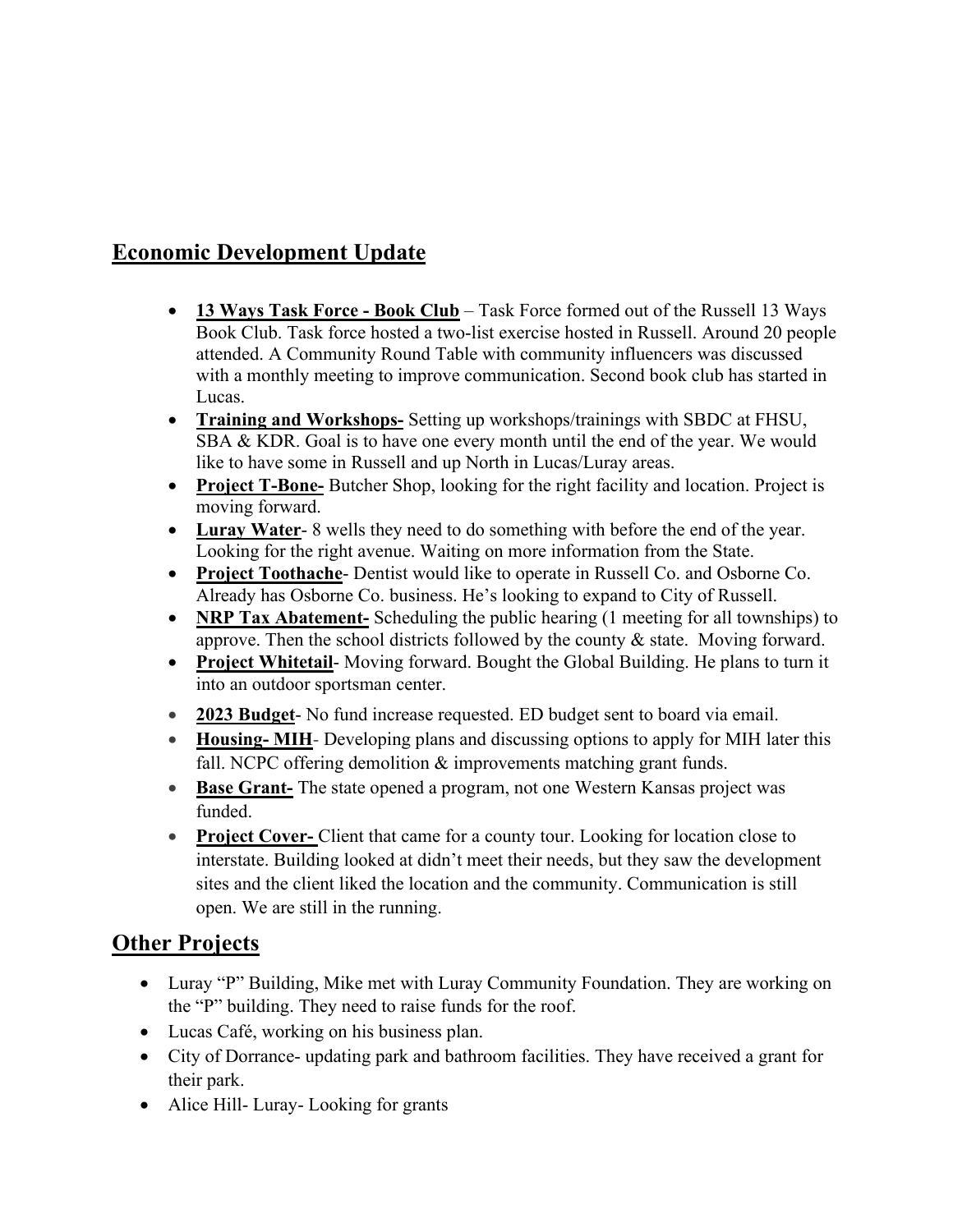- Project RCA- Submitted for a SPA 504 loan last month. Moving forward.
- Vacant Lot Data Base creating a data base with the city of Russell.

## **Tourism Update**

- Attended the Heartland Conference in Leavenworth.
- Visitors Guide updates
- Good Karma got Social Media recognition by the state
- Blessing of the Bikes had record breaking numbers with around 500 bikes
- Bought two more billboards, one by Salina and one by Oakley.
- Will resurface billboards next year
- Hosted a blogger last year, she's still posting about Russell County
- Love Grass Festival is set for August  $11^{th}$ -13<sup>th</sup>

#### **Funding Requests**

**None** 

#### **Community Updates**

- City of Russell been advocating the legislature to start funding a local tax reduction program and the county city revenue program.
- County is getting ready to work on budgets
- Lucas City can take their water advisory off due to the new water plant up and running
- Luray Alumni sent out letters for the "P" building funding out to alumni to help raise funds.

## **Next Meeting**

The next meeting will be Thursday June 9<sup>th</sup>, 2022 at 7:30am at Meridy's.